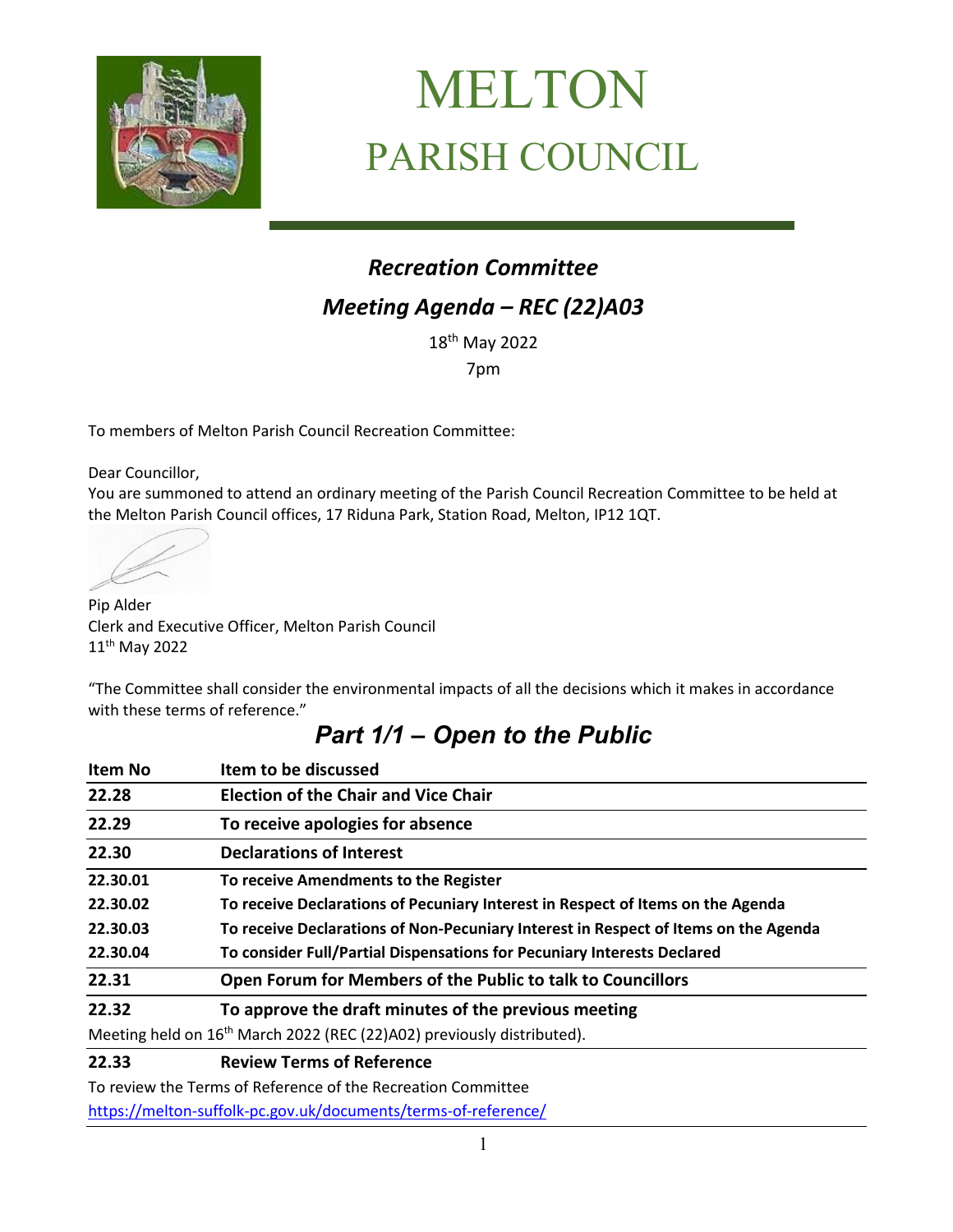#### **22.34 Melton Recreation Ground**

#### **22.34.01 Recreation Ground report**

To receive a report on the recreation ground since the previous meeting (REC(22)34.01). Clerk to report

#### **22.34.02 Hire Charges**

To review hire charges of tennis courts and football pitches. Clerk to report

#### **22.34.03 WTYFC Hire Agreement**

To review the amended WTYFC hire agreement in light of the new Pavilion (REC(22)34.03)

#### **22.34.04 Play Park**

To consider new equipment for the play park and to move the slide/replace the wetpour (REC(22)34.04). Clerk to report

#### **22.35 Woodland and Trees**

#### **22.35.01 Tree Warden Report**

To receive a report from the Tree Warden (REC(22)35.01)

#### **22.35.02 TPO Applications**

#### **22.35.03 Tree Works**

To receive an update on proposed safety works and to agree the Tree Safety Survey to be carried out in the autumn. Clerk to report

#### **22.36 Divested Land**

#### **22.36.01 Hall Farm Road Sports Ground**

To receive an update on the Hall Farm Road Sports Ground. Clerk to report

#### **22.36.02 Pardon the Weeds Signs**

To consider purchasing Pardon the Weeds signs for areas of grass that are mown infrequently. Clerk to report

#### **22.36.03 Hall Farm Close Land**

To consider a new proposal for the fenced off land at Hall Farm Close. Clerk to report

#### **22.36.04 Beresford Drive Play Area**

To receive a verbal update on the play area and to consider future investment. Clerk to report

#### **22.37 Maintenance Officer**

To receive a verbal report on the work of the Maintenance Officer. Clerk to report.

#### **22.38 Queen's Jubilee**

To receive an update on the Jubilee celebrations

#### **22.39 Anti-Social Behaviour**

To receive a report on the ASB meetings. Cllr Gradwell to report.

#### **22.40 Committee Chair's Urgent Business**

To receive a report on urgent business not otherwise on the agenda

#### **22.41 To agree items for inclusion in the Melton Messenger/In Touch**

#### **22.42 Date of Next Meeting**

The next meeting will take place on Wednesday  $6<sup>th</sup>$  July 2022 commencing at 19:00 at the Melton Parish Council offices.

Please note that meetings may be filmed, photographed, recorded or reported about.